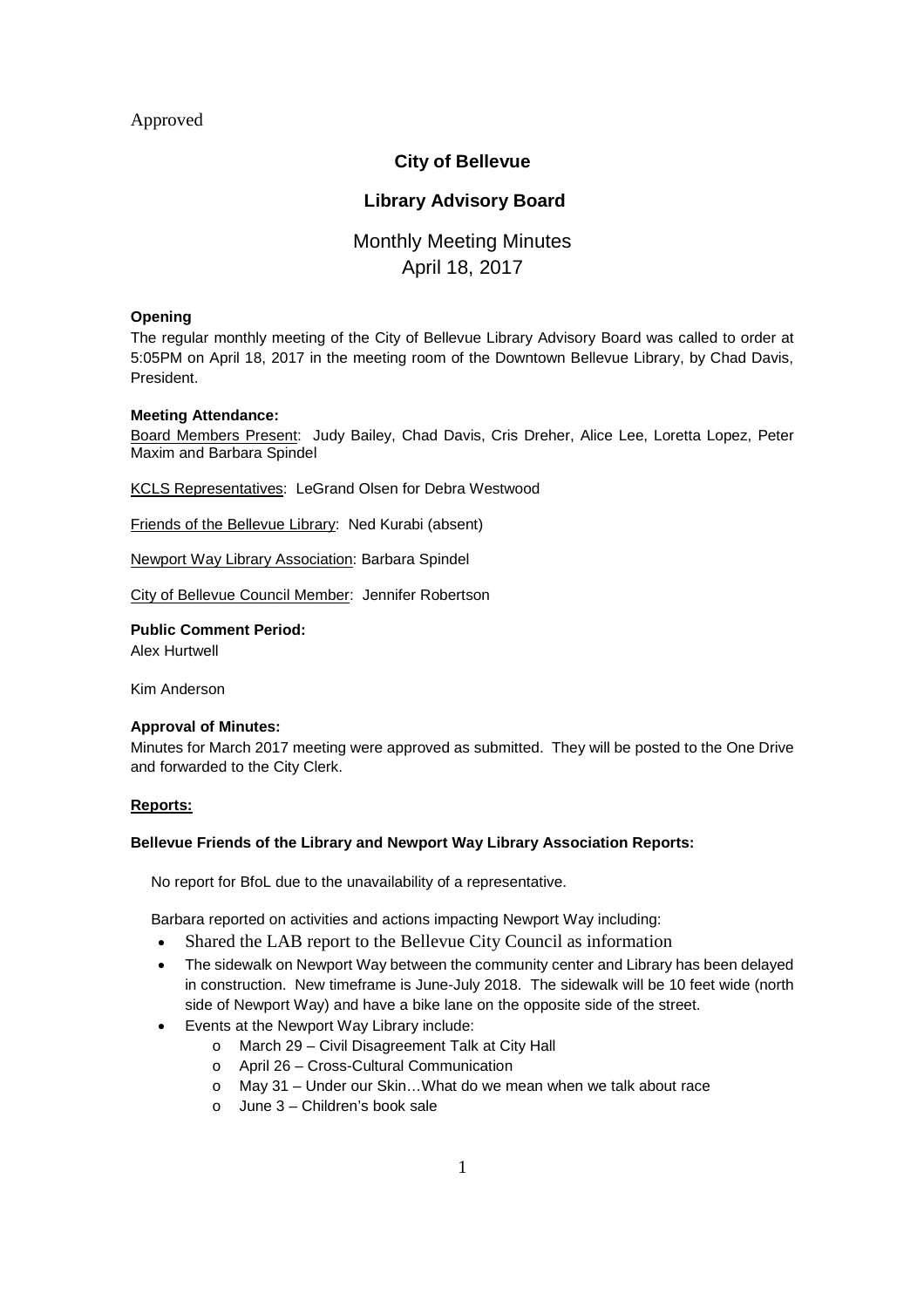# Approved

### **KCLS Staff Report:**

LeGrand reported that the Library will be participating in the Bellevue Arts Fair again this year and shifts will be available for members of the Board like last year.

Staff is preparing for the summer reading programs.

New KCLS Code of Conduct has been distributed and staff training is being scheduled to review.

An interim Executive Director will be appointed to replace Gary Wasdin while a search is conducted for a permanent replacement. A question was raised regarding changes that Gary had brought to the organization being reversed. Answer: It does not appear that the direction for KCLS will be effected by the change in leadership. Information on the Director search should be available within the next 30 days.

There will be Food Truck events again this summer (July and August).

### **Regular Business**

### **Agenda Item 1 – Proposal for Board Officers:**

Judy Bailey proposed that current officers remain in place until new appointments to the upcoming vacancies on the Board are filled to provide continuity. The by-laws of the Board prohibit this as nominations are due in April with the election in May, and officers taking they roles in June

### **Agenda Item 2 - City of Bellevue Council Member Jennifer Robertson visit:**

Council Member Robertson reviewed the process for filling the upcoming vacancies on the Library Board. There was a general discussion of the criteria used for identification and selection of candidates including: geographic coverage; diversity representation; background/experience balance; and ability to work collaboratively with other Board members. The Board suggested that representation of specific constituencies is also important/desirable including the elderly and diverse ethnic communities. It was also suggested that consideration be given to establishing an adjunct Board position to represent youth.

The Board and Library staff engaged in a description and discussion of the proposed "maker space" being planned for the Downtown Library. There were several partnerships for supporting/expanding this opportunity discussed and additional work will be done in this area.

Additional discussion was engaged on the various partnerships underway between KCLS and various City of Bellevue departments and programs and the parking issues created by the opening of the KidsQuest museum adjacent to Ashwood Park.

Council Member Robertson presented Certificates of Appreciation and tokens to each of the members who are completing their last term on the Board.

### **Agenda Item 3 – Nominations for Board Officers:**

Board members nominated for officer positions for the June 2017- May 2018 period:

Chad Davis for President